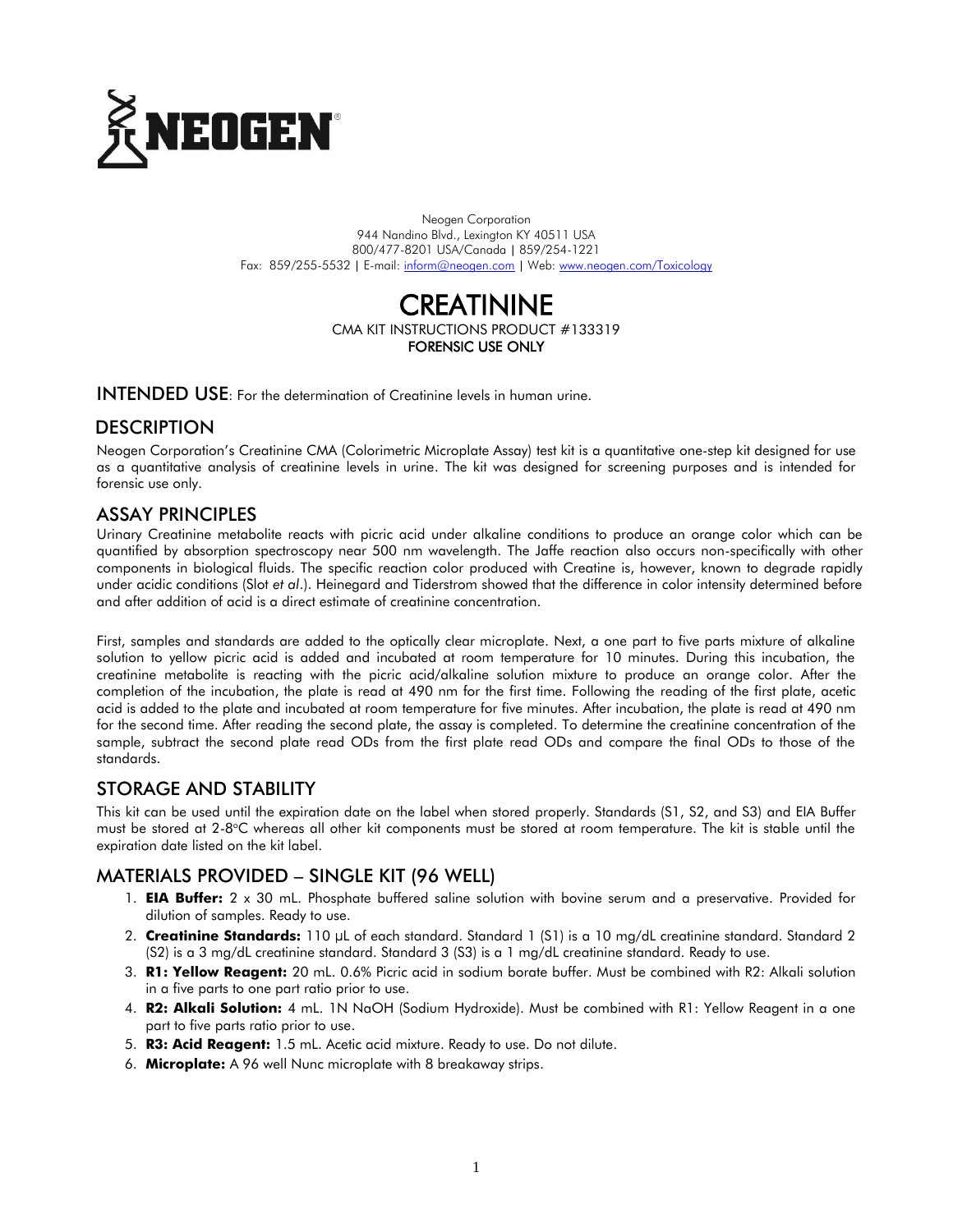## MATERIALS NEEDED BUT NOT PROVIDED

- 1. Deionized water for Standard 4 (S4) (0.0 mg/dL Creatinine standard).
- 2. Precision pipettes that range from  $10 \mu L 1000 \mu L$  and disposable tips. *Note: If all or several strips are to be used at one time, it is suggested that a multichannel pipette be used.*
- 3. Clean test tubes for dilution of samples.
- 4. Microplate reader with 490 nm filter.
- 5. Plate cover or plastic film to cover plate during incubation.
- 6. Microplate shaker.

# PRECAUTIONS AND NOTES

- 1. **DO NOT** use kits or components beyond expiration date.
- 2. **DO NOT** mix any reagents or components of this kit with any reagents or components of any other kit. This kit is designed to work properly as provided.
- 3. **DO NOT** pipette reagents by mouth.
- 4. All specimens should be considered potentially infectious. Exercise proper handling precautions.
- 5. Keep plate covered except when adding reagents or reading.
- 6. Standards should be refrigerated at all times when not in use.
- 7. Use aseptic technique when opening and removing reagents from vials and bottles.
- 8. **DO NOT** smoke, eat or drink in areas where specimens or reagents are being handled.
- 9. All kit components except standards should be stored at room temperature (20-26°C). Turbidity develops in picric acid at lower temperatures and this effect may be removed by warming. Reagent is still usable after being warmed.
- 10. Picric Acid (yellow color reagent) can be explosive when dry. Can irritate the eyes, skin, and the respiratory system. Wear suitable protective clothing, gloves, and eye shield when handling this reagent.

# SAMPLE TREATMENT

Recommended minimum sample dilutions are listed below. These dilutions may change based on your laboratory's determination. All sample dilutions should be made in Neogen's EIA Buffer.

a. Urine: A 1:5 dilution is required for optimal assay performance.

# TEST PROCEDURES

The following test procedures can be run manually or on an automated instrument. Please contact your Neogen representative for assistance with protocols for automated instruments.

- 1. Obtain approximately 100 µL of deionized water and place into a test tube for use as Standard 4 (S4) 0.0 mg/dL.
- 2. Add 25 µL of standards and diluted samples in duplicate to the appropriate wells of the microplate.
- 3. Add the contents of the R2 Alkali solution to the R1 Yellow Picric Acid solution. If the entire plate is not to be used at once, mix the reagents in a one part to five parts ratio.
- 4. Add 180 µL of the alkaline/picric acid solution to each well. (Use a multichannel pipette for rapid addition).
- 5. Mix contents by shaking plate gently (A microplate shaker may be used).
- 6. Cover plate with plastic film or plate cover and incubate at room temperature for 10 minutes.
- *Note: Keep plate away from drafts and temperature fluctuations.*
- 7. Perform the first plate reading at 490 nm.
- 8. Add 15 µL of R3: Acid reagent to each well. (A multichannel pipette may be used for rapid addition).
- 9. Mix contents thoroughly by placing plate on a microplate shaker for 60 seconds.
- 10. Cover plate with plastic film or plate cover and incubate at room temperature for 5 minutes.
- 11. Perform the second plate reading at 490 nm.

# CREATININE CONCENTRATION CALCULATIONS

Calculations are required in order to determine the creatinine concentrations in the standards and samples. The following steps outline the calculation process. Please contact your Neogen representative for assistance with the creatinine concentration calculations.

1. Subtract the ODs of the second plate read from the ODs of the first plate read to determine 'Final ODs' for all standards and samples tested. The difference is absorbance between the second and first plate reads (Final ODs) is directly proportional to the creatinine concentration in the sample.

*Note: Some microplate readers can be programmed to perform these subtractions automatically when reading the plate. Consult the instrument manual for further details.*

3. Construct an x,y axis linear graph where creatinine concentration (range of 0 mg/dL to 10 mg/dL) is on the x-axis and the difference in absorbance (range of 0 to 0.800) is on the y-axis.